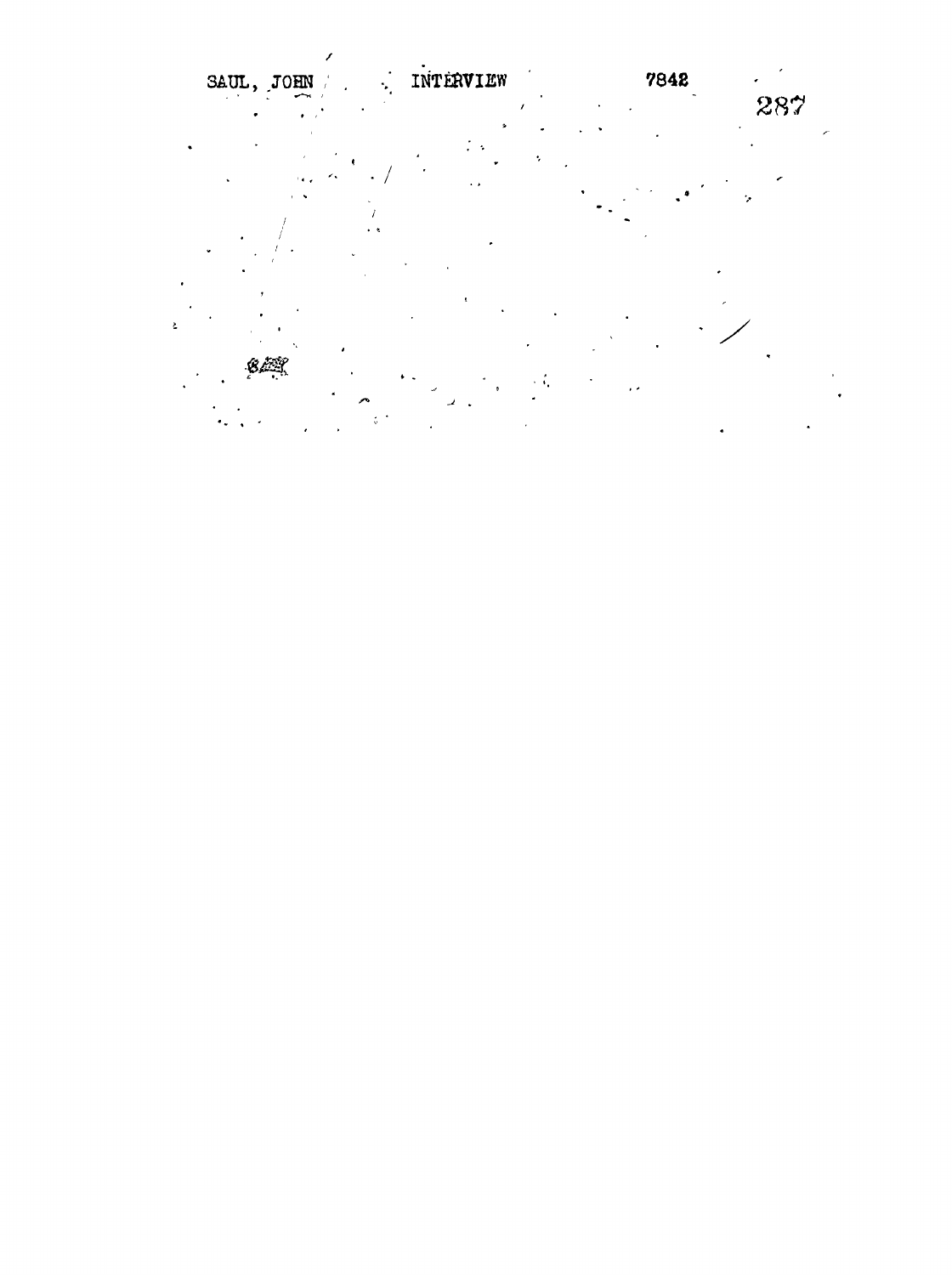| ∴≂ຈັ                            |              |                                                                                                                                                                                                                                               |                |                  |        |       |
|---------------------------------|--------------|-----------------------------------------------------------------------------------------------------------------------------------------------------------------------------------------------------------------------------------------------|----------------|------------------|--------|-------|
|                                 | $SAUL$ JOHN. | INTERVIEW.                                                                                                                                                                                                                                    |                | $#784.8$ .       |        | - 288 |
|                                 |              | $-8 -$                                                                                                                                                                                                                                        |                | Form $A-(S-149)$ |        |       |
|                                 |              | EIOCRAFHY FO W<br>WORRS PROGRESS ADMINISTRATION<br>Indian-Pionoer-History Project for Oklahoma                                                                                                                                                |                |                  |        |       |
|                                 |              |                                                                                                                                                                                                                                               |                |                  |        |       |
| eld Worker's name               | Joe Southern |                                                                                                                                                                                                                                               |                |                  |        |       |
|                                 |              | $\frac{1}{2}$ s report mage on (date) $\sim$ 00tober 13.                                                                                                                                                                                      |                |                  |        |       |
|                                 |              |                                                                                                                                                                                                                                               |                |                  | 193 7. | ند .  |
| Name                            | John Saul    |                                                                                                                                                                                                                                               |                |                  |        |       |
|                                 |              | Post Office Address Atoka, Oklahoma                                                                                                                                                                                                           |                |                  |        |       |
| DATE OF BIRTH: Month / December |              | Residence address (or location). Atoka, Oklahoma                                                                                                                                                                                              |                | Day 4 Year 1854  |        |       |
| Place of birth $\mathcal{L}$ .  |              |                                                                                                                                                                                                                                               |                |                  |        |       |
|                                 |              |                                                                                                                                                                                                                                               |                |                  |        |       |
| Name of Father.                 |              |                                                                                                                                                                                                                                               | Place of birth |                  |        |       |
| Other information about futher  |              |                                                                                                                                                                                                                                               |                |                  |        |       |
| Name of Mother                  |              |                                                                                                                                                                                                                                               | Place of birth |                  |        |       |
| Other information about mother  |              |                                                                                                                                                                                                                                               |                |                  |        |       |
| gets attached                   | 4.           | fes or complete narrative by the field worker dealing with the life and story<br>the person interviewed. Refer to Manual for suggested subjects and questions.<br>time on blank sheets if hecessary and attach firmly to this form. Number of |                |                  |        |       |

**MARTINE AND STATE**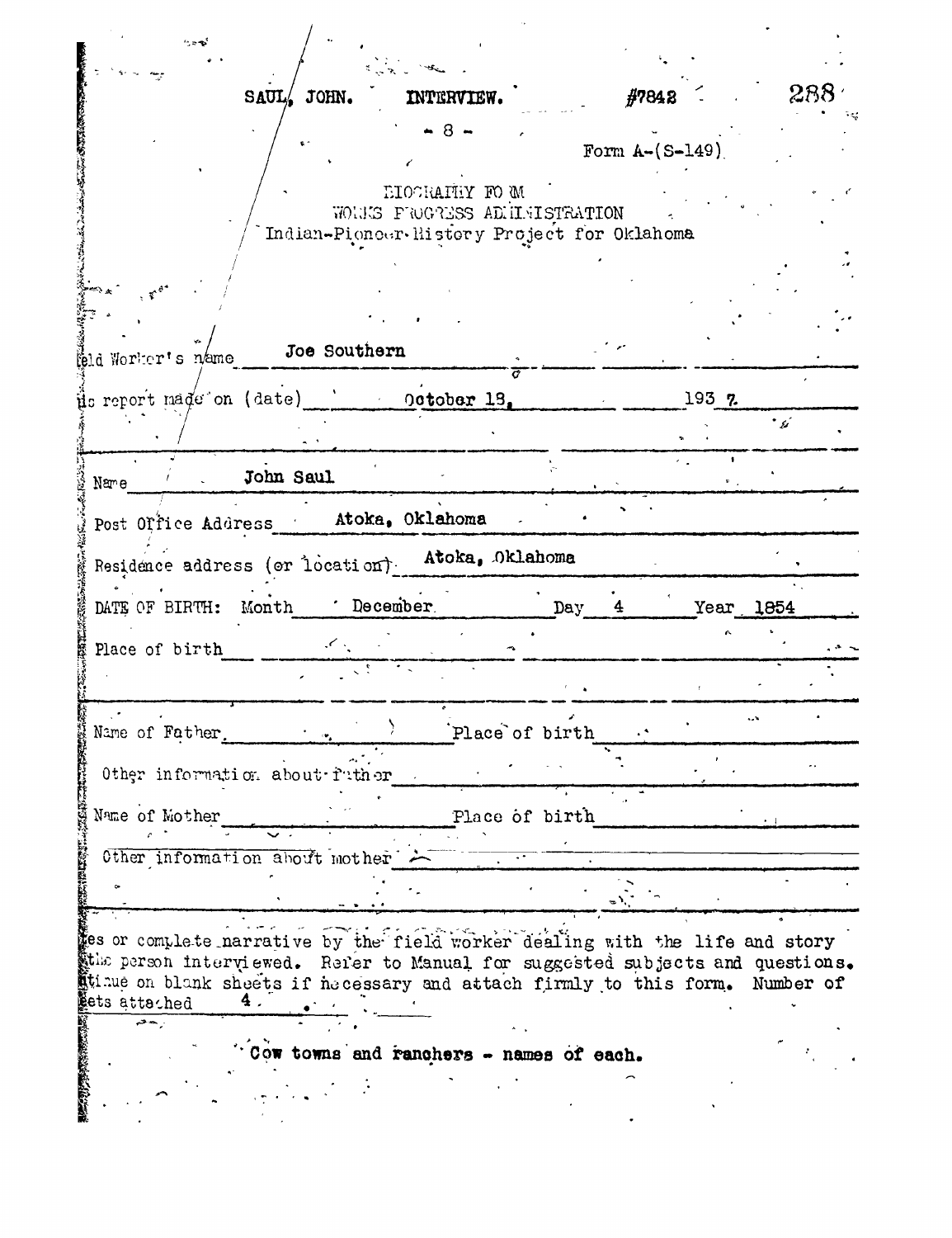#794.

## SAUL. JOHN. ' INTERVIEW.

· Interviet vith John Saul Atoka, Oklahoma

Field Worker - Joe Southern Indian-Pioneer History,S-14/9 October 18, 1937 /

 $\bullet$ .

John Saul, a white man, was born December  $, 4$ , 1854; moved to Atoka in 1376; has resided /

here ever since.

\ '"Atoka and Stringtovm are two of the oldest cow towns and shipping points in what is now cow towns and shipping points and shipping points  $\mathcal{L}_\mathbf{z}$ 

 $\mathcal{O}(\mathcal{O}_\mathcal{P})$  $\mathcal{F}_{\mathcal{F}}(t)$  is the 1005 up to 1095, such xmn as are listed as are listed as are listed as are listed as are listed as are listed as a set of  $\mathcal{F}_{\mathcal{F}}(t)$ owned and operated cuttle ranches in and around owned and the ranchester ranches in and around the cattle  $A$  they did they did they did they did they did they did they did they did they did their shipping- from the second

| $\epsilon_{\rm cr}$ | Charles LeFlore | Indian         |                 |                                       |
|---------------------|-----------------|----------------|-----------------|---------------------------------------|
|                     | Joe Ward        | 11             | رياسية الم<br>v | $\mathcal{L}^{\mathcal{I}}$<br>$\sim$ |
|                     | Sobe Love       | $^{\ast\ast}$  |                 |                                       |
|                     | Foot Dillard    | $\mathbf{m}_a$ |                 |                                       |
| ۰                   | Jim Davis       | 11             | $\sim$          |                                       |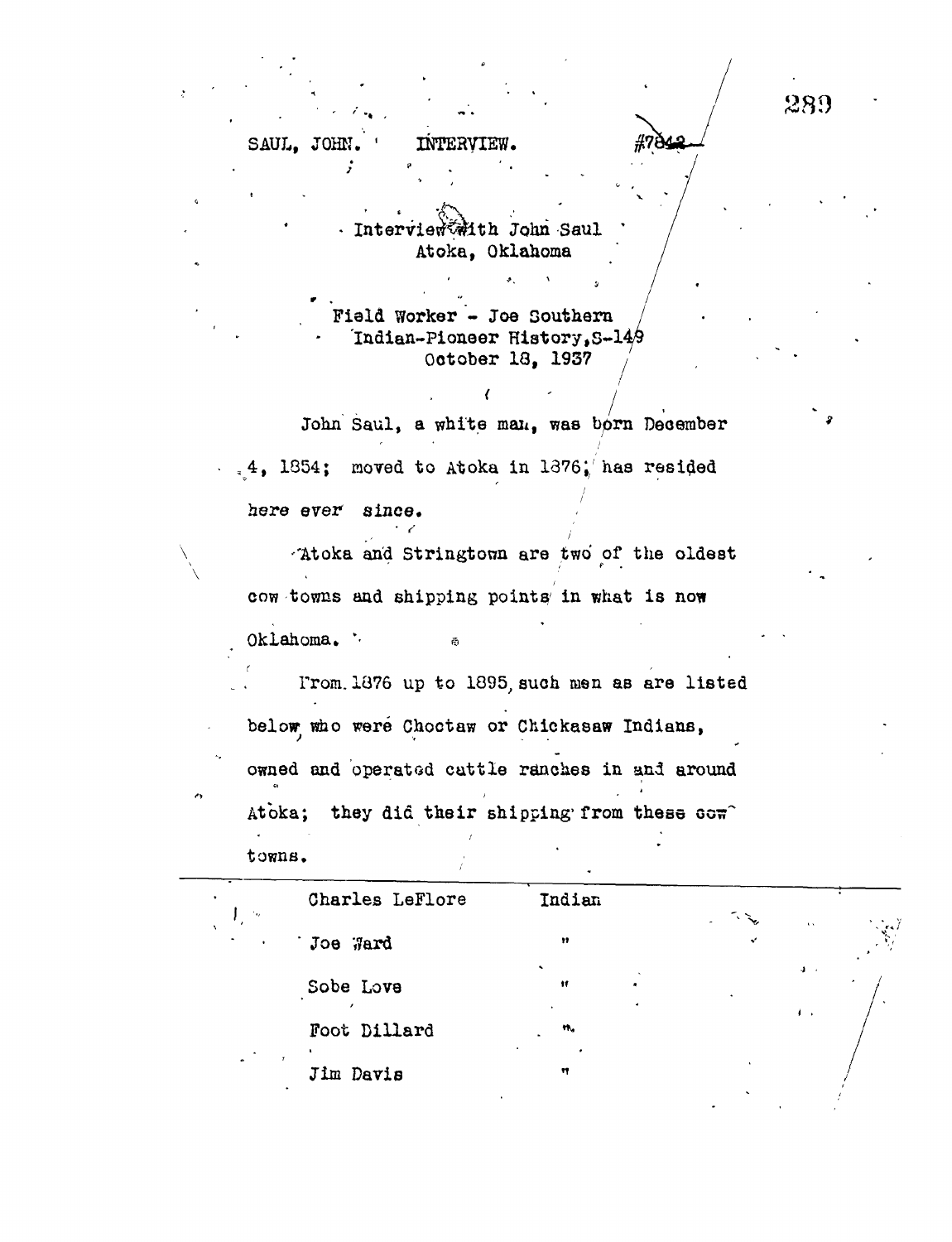| SAUL, JOHN.                                     | INTERVIEW.  | #7842 | 290 |
|-------------------------------------------------|-------------|-------|-----|
|                                                 |             |       |     |
|                                                 | $2^{\circ}$ |       |     |
|                                                 |             |       |     |
| Joel Nail                                       | Indian      |       |     |
| Allen Wright                                    | Ħ           |       |     |
| Allinton Telle                                  | 17          |       |     |
| Sampson James                                   | n           |       |     |
| Joe Homa                                        | n           |       |     |
| Wallace Thompson                                | 11          |       | ı   |
| Robt. Harrison                                  | 19          |       | ₩   |
| Frank Rodgers                                   | Ħ           |       |     |
| Ed McKeney                                      | 11          |       |     |
| Dr. Miller                                      |             |       |     |
| Bill Dunn                                       |             |       |     |
| These men raised-and shipped thousands of       |             |       |     |
| head of cattle from Stringtown and Atoka.       |             | The   |     |
| following is a list of white men who owned and  |             |       |     |
| operated different ranches in Atoka County from |             |       |     |
| 1895 up to 1915.                                |             |       |     |
| Zy Dulany                                       | -white man  |       |     |
| Jonas Cobb                                      |             |       |     |
| D. N. Robb                                      |             |       |     |
|                                                 |             |       |     |
| John Scott <sup>o</sup>                         |             |       |     |